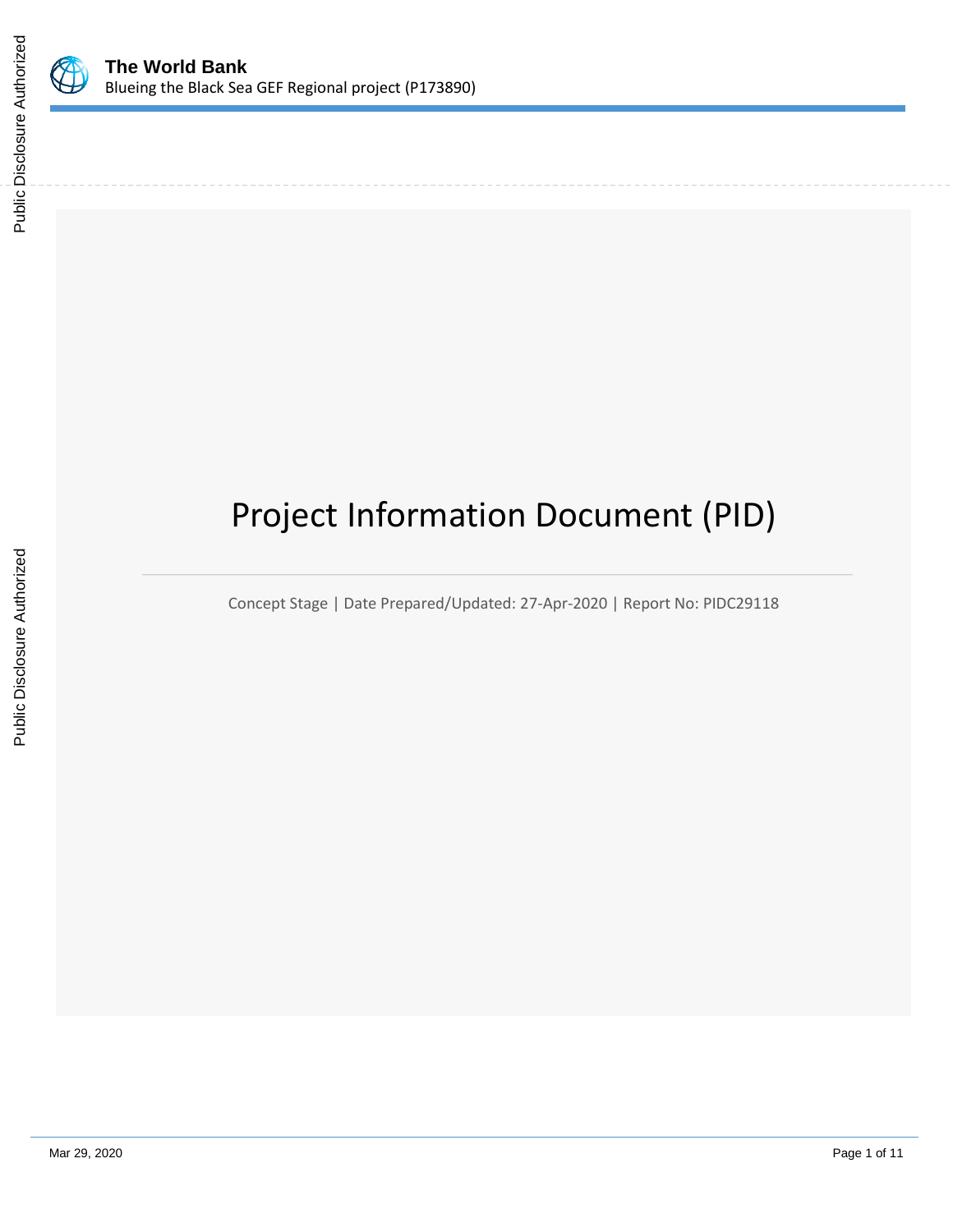

## **BASIC INFORMATION**

## **A. Basic Project Data**

| Country<br><b>Europe and Central Asia</b>                   | Project ID<br>P173890                                                       | Parent Project ID (if any)                                                                                                 | <b>Project Name</b><br><b>Blueing the Black Sea</b><br><b>GEF Regional project</b><br>(P173890) |
|-------------------------------------------------------------|-----------------------------------------------------------------------------|----------------------------------------------------------------------------------------------------------------------------|-------------------------------------------------------------------------------------------------|
| Region<br>EUROPE AND CENTRAL ASIA                           | <b>Estimated Appraisal Date</b><br>Nov 26, 2020                             | <b>Estimated Board Date</b><br>Mar 31, 2021                                                                                | Practice Area (Lead)<br>Environment, Natural<br>Resources & the Blue<br>Economy                 |
| Financing Instrument<br><b>Investment Project Financing</b> | Borrower(s)<br>Organization of the Black Sea<br><b>Economic Cooperation</b> | <b>Implementing Agency</b><br>Permanent International<br>Secretariat of Black Sea<br><b>Economic Cooperation</b><br>(BSEC) | <b>GEF Focal Area</b><br>International waters                                                   |

## **Proposed Development Objective(s)**

The proposed Project Development Objective (PDO) is to strengthen economic, technical and communication tools to promote regional collaboration and private sector engagement for pollution prevention in the Black Sea.

## **PROJECT FINANCING DATA (US\$, Millions)**

#### **SUMMARY**

| <b>Total Project Cost</b> | 6.39 |
|---------------------------|------|
| <b>Total Financing</b>    | 6.39 |
| of which IBRD/IDA         | 0.00 |
| <b>Financing Gap</b>      | 0.00 |

## DETAILS

#### **Non-World Bank Group Financing**

| Trust Funds                              | 6.39 |
|------------------------------------------|------|
| <b>Global Environment Facility (GEF)</b> | 6.39 |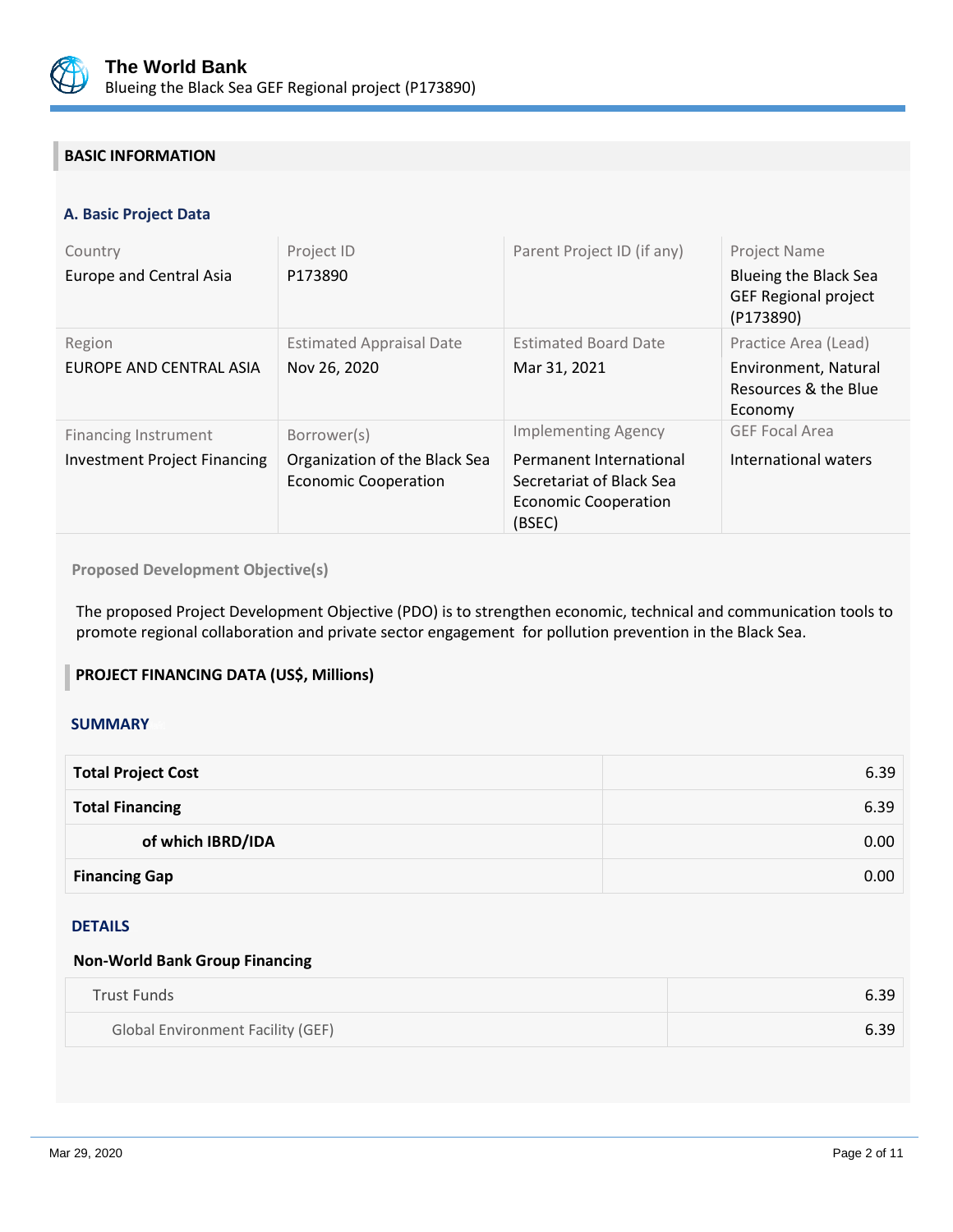

Environmental and Social Risk Classification Concept Review Decision

Moderate Track II-The review did authorize the preparation to continue

Other Decision (as needed)

## **B. Introduction and Context**

#### Country Context

1. **The Black Sea region may be described as an expression of multifaceted networks**. The wider Black Sea area includes a population of 332 million people. Many of the region's littoral states (i. e., Bulgaria, Georgia Romania, Russia, Turkey, Ukraine) and adjacent states (i. e., Armenia, Azerbaijan, Greece, Moldova) belong to other regions as well (i. e., Southeast Europe, the Caucasus, Central Asia, Mediterranean). The wider Black Sea region is also structurally heterogeneous, as is illustrated by the diverse links each country has with the EU and other international organizations exercising significant impact on domestic and foreign economic policies (e. g., World Trade Organization).

2. **Historically, entrepreneurial activities and private initiative have been the main unifying factors, while political divisions often undermined this unity.** Presently, there are significant differences in the structural, political and socioeconomic conditions of the Black Sea states. As a region, the Black Sea has an estimated gross domestic product (GDP) of around USD 3.6 trillion<sup>1</sup>, producing 4.3% of global GDP with important socio-economic contrast..

3. **The Black Sea countries rely on healthy coastal environment for their fisheries and tourism industries.** According to the General Fisheries Commission for Mediterranean (GFCM), marine capture fisheries in the Black Sea region produce an estimated total revenue of US\$350 million annually and provide for more than 20 thousand jobs excluding pre- and post-harvest labor. Tourist arrivals in the Black Sea region grew faster than the world average over the last two decades. This can also be observed from 143 million international tourist arrivals in 2018<sup>2</sup> and 75 billion US Dollars of international tourism receipts established in the region in the member countries of the Organization of the Black Sea Economic Cooperation (BSEC).

## Sectoral and Institutional Context

## Sectoral context

4. **Over the past two decades, the Black Sea has become one of Europe's most polluted Sea with eutrophication being one of the main issues.** The most significant process causing degradation of the Black Sea has been the massive over-fertilization by nitrogen and phosphorus compounds, coming largely from agricultural, domestic and industrial sources. This phenomenon has changed the entire Black Sea ecosystem and is expected to worsen as agriculture sector faces new challenges related to climate change and invasive pests. The compounds enter the sea from sources in the 17 countries located in its drainage area. The coastal countries contribute roughly 70 percent of the total amount and almost all the remaining amount enters the sea via the Danube River.

5. **Sewage management is critical in responding to the spread of diseases.** Although there is no evidence regarding

<sup>&</sup>lt;sup>1</sup> Source: World Bank Open Data, Year 2012.

<sup>2</sup> World Tourism Organization Data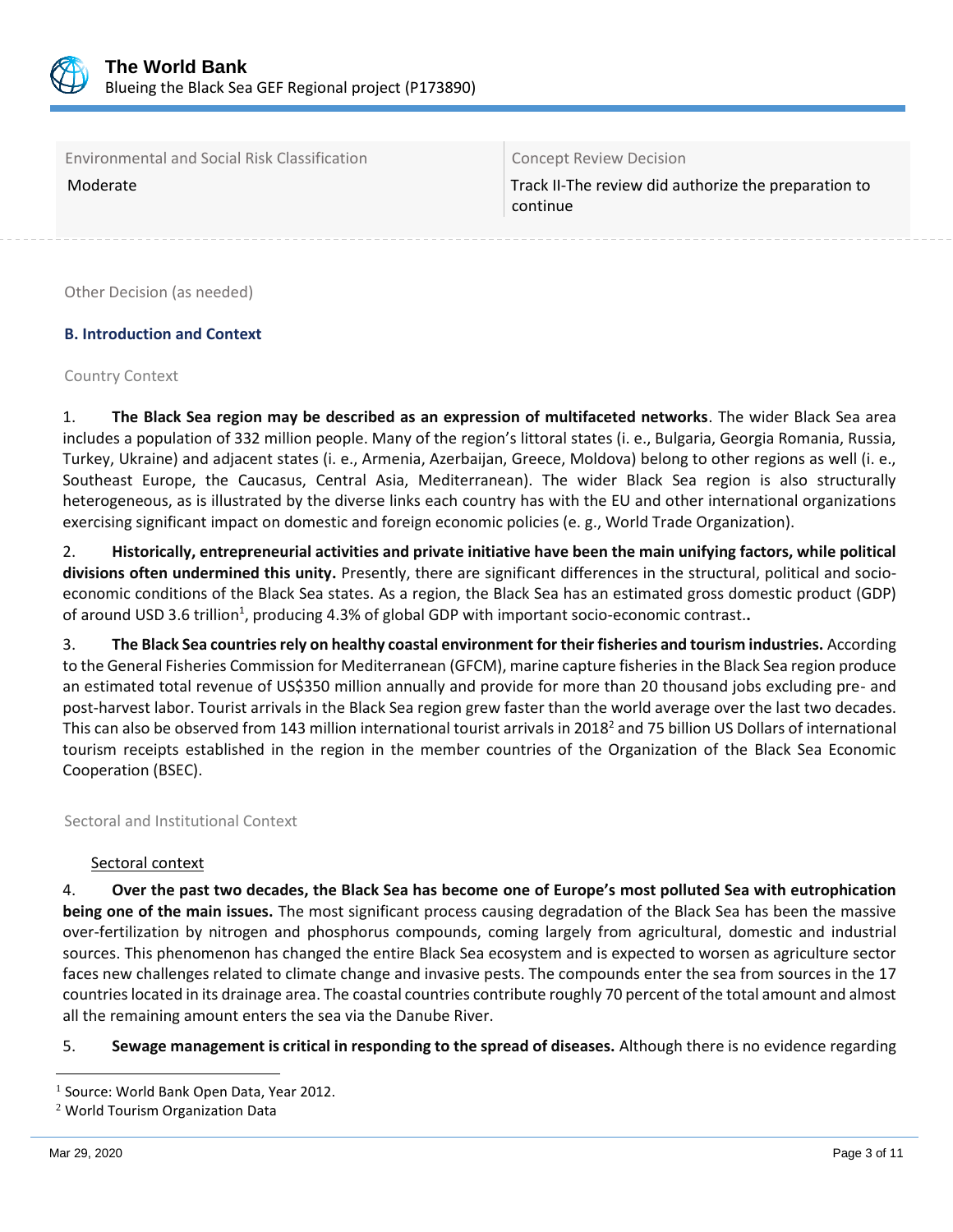

COVID-19, the Severe Acute Respiratory Syndrome (SARS), a similar coronavirus, has been detected in untreated sewage for up to 14 days. In the 2003, SARS outbreak, there was documented transmission associated with sewage aerosols. In the Black Sea, sewage discharge is estimated at about 571 million cubic meters annually.

6. **Oil pollution levels are not high in the open sea but are unacceptable in many coastal areas.** Annually some 95,000 tons of unrecoverable oil waste is discharged into the Black Sea as a result of operational discharges of vessels and accidents, as well as through land-based sources. Commercial shipping volumes in the Black Sea are relatively small, representing under 1% of global traffic, but are growing rapidly<sup>3</sup> and present a growing risk.

7. **Other pollutions include toxic substances such as pesticides and heavy metals that do not pollute the whole sea but appear in 'hot spots' near certain well-identified sources.** These polluters are usually associated with heavy industry and with the economic decline in the region, their use has decreased considerably. Uncontrolled de-ballasting from ships has introduced to the Black Sea exotic species brought from other parts of the planet and flourishing in the new environment. The risk continues today, with an estimated 44 million tons of potentially hazardous ballast water discharged in four Black Sea commercial ports in 2016<sup>4</sup>. In addition, solid waste, entering the sea from waterways is dumped into the sea from ships and coastal towns.

8. The potential of the Blue Economy<sup>5</sup> in the post COVID-19 crisis. While the COVID-19 crisis is being managed as a public health crisis, countries are also losing jobs, business closures, increasing social unrest, and experiencing a catastrophic economic impact. In this context, restoring and diversifying countries' economies beyond land-based activities and along their coasts and watershed could be critical to go back to the path of the shared prosperity and delivering -again- smart, sustainable and inclusive growth globally. The marine space of the Black Sea is of high economic importance for the region. The increased gas exploration, undersea pipelines and other modern practices provide a growing competition with traditional practices.

9. **The economic loss from pollution and environmental degradation has not been properly estimated to date.**  Each country of the region is affected in a different way, depending on the type and size of their economic activities related to the sea, mainly tourism and fishing, and the situation is expected to worsen if the current situation is not addressed. Microbial and chemical contamination of seafood, and harmful algal blooms impact both health and tourism. The accidental introduction of a small jellyfish has caused the loss of approximately US\$ 200 million in the Black Sea in fishing revenues<sup>6</sup> .

10. **Climate change could further worsen economic prospects.** If the Black Sea becomes more polluted, it will be possibly more prone to increase of its water temperatures, which leads to intensified evapotranspiration and regional meteorological disruptions, as well as to creating discomfort for balneation. Higher temperatures coupled with pollution, could also lead to a potential increase of the risk for water borne diseases and anti-biotics resistant growing bacteria. Climate change is expected to further exacerbate these issues since coastal flooding and sea level rise will bring polluted sea water closer to land, from where it can more easily enter and contaminate surface and underground fresh water bodies.

<sup>&</sup>lt;sup>3</sup> Container traffic in the Black Sea showed annual increases of about 8.5 to 9 percent in 2017, 2018 and 2019, according to data from Ukraine's Informal Business Group.

<sup>4</sup> Rata, Gasparotti and Rusu. (2018: 5). "Ballast Water Management in the Black Sea's Ports". J. Mar. Sci. Eng. 2018, 6, 69;

doi:10.3390/jmse6020069. The four ports in question are Constanta (Romania), Novorossiysk (Russia), Odessa (Ukraine) and Samsun (Turkey).

<sup>&</sup>lt;sup>5</sup> The Blue Economy refers to the sustainable, inclusive and integrated development of economic sectors in healthy oceans.

<sup>6</sup> Black Sea State Of Environment Report 2009-2014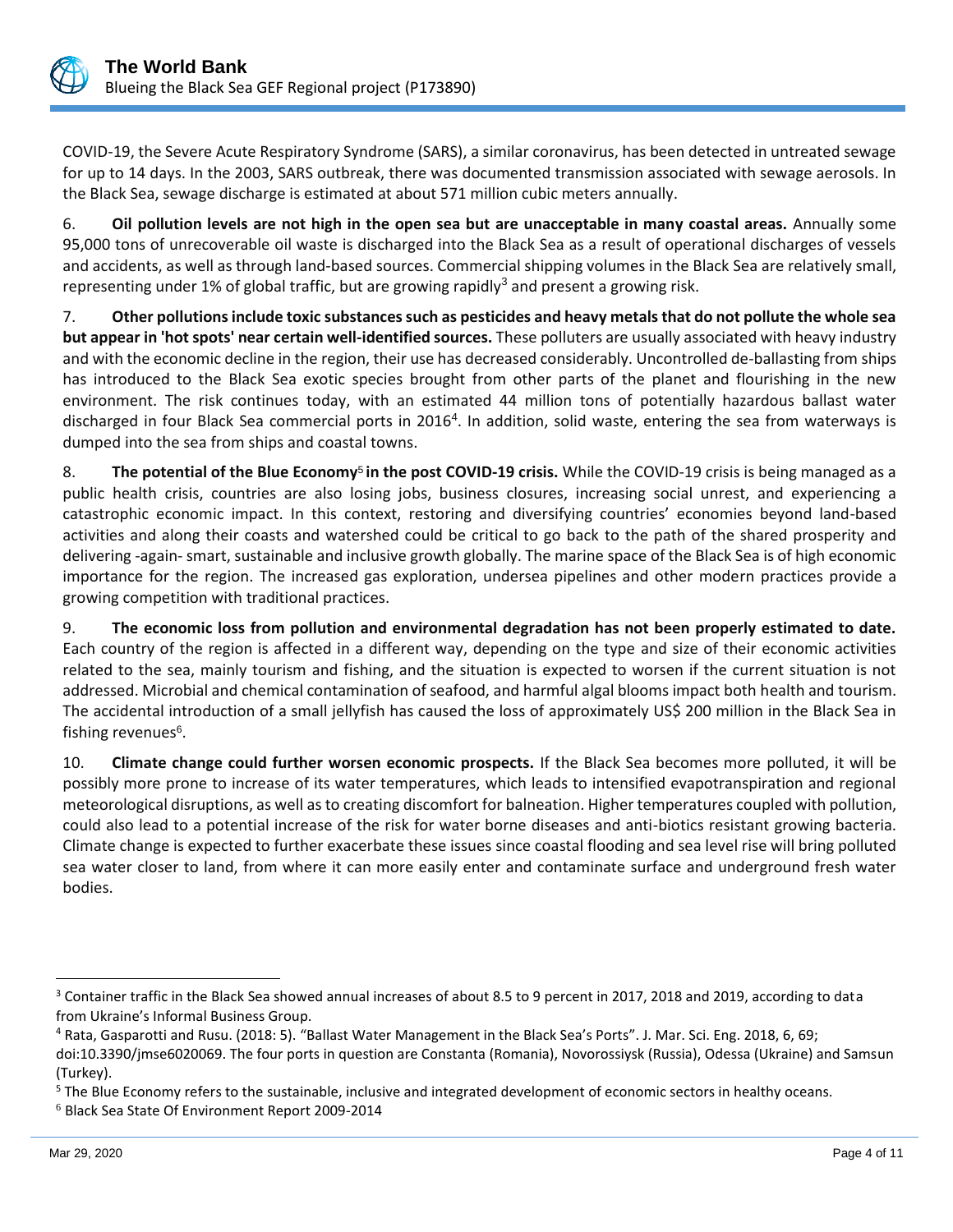

## Institutional context

11. **Countries have joined forces to make progress towards the Black Sea sustainability**. On 21 May 2019, Ministers and Vice-Ministers from **Bulgaria, Georgia, the Republic of Moldova, Romania, Russian Federation, Turkey, and Ukraine** met in Bucharest to endorse the Common [Maritime](https://ec.europa.eu/maritimeaffairs/press/black-sea-ministers-endorse-common-maritime-agenda_en) Agenda (CMA) for the Black Sea. The CMA represents a follow-up to the commitment of the 2018 [Burgas Ministerial Declaration "Towards a Common Maritime Agenda for the Black Sea"](https://ec.europa.eu/maritimeaffairs/maritimeday/sites/mare-emd/files/burgas-ministerial-declaration_en.pdf) and is a result of the process initiated by the European Commission for the implementation of the [Black Sea](https://eeas.europa.eu/diplomatic-network/black-sea-synergy/346/black-sea-synergy_en)  [Synergy.](https://eeas.europa.eu/diplomatic-network/black-sea-synergy/346/black-sea-synergy_en) Supporting the CMA, the Strategic Research and Innovation Agenda for the Black Sea (SRIA), launched on May 8, 2019 will support research in key sectors including biodiversity, cultural heritage sites and the new local, national and transboundary policy measures. Both processes, the CMA and the SRIA, were developed in parallel and supported by the European Union (EU).

12. The implementation of the CMA is supported by the BSEC and by the Black Sea Commission<sup>7</sup> (BSC). The BSEC is a multilateral political and economic initiative aimed at fostering interaction and harmony among the Member States. It serves as a forum for cooperation in a wide range of areas for its 12 Member States<sup>8</sup>. The BSEC was launched as a regionally owned initiative, when the Heads of State and Government signed the Summit Declaration and the Bosphorus Statement on 25 June 1992, in Istanbul. **The BSC** was established with Bulgaria, Georgia, Romania, Russian Federation, Turkey and Ukraine signing in 1992 and shortly thereafter ratified the [Convention](http://www.blacksea-commission.org/Official%20Documents/The%20Convention/Overview/) on the Protection of the Black Sea Against [Pollution](http://www.blacksea-commission.org/Official%20Documents/The%20Convention/Overview/) also referred to as "Bucharest Convention". It is the basic framework of agreement and three specific Protocols, which are (i) the control of land-based sources of pollution, (ii) dumping of waste and (iii) joint action in the case of accidents (such as oil spills). Annex 3 provides additional information on both regional organizations.

13. **Inadequate political and legal frameworks and lack of investment remain a challenge towards stepping up the fight against pollution in the Black Sea.** To seriously tackle the issue of water quality in the Black Sea, clear step-by-step actions to reduce pollution loads, on land and off shore, are needed, in line with stronger cooperation mechanisms. Black Sea regional dynamics and cooperation landscape in the Black Sea region shows that despite the variety of collaborative actions and cooperation initiatives in the area, these, to a large extent, lack efficiency, coordination and concrete outcomes. In particular, we can observe, heterogenous levels of policy development and governance and socio-economic discrepancies in the Black Sea countries, regional institutional and cooperation challenges due to political issues, impending the implementation of international and regional agreements. Due to competing interest in different economic sector, there is a lack of innovation and investments towards prevention and treatment of pollution.

14. **In support of the CMA, the Blueing the Black Sea (BBSEA) Program supported by the World Bank and its partners would be aiming at catalyzing blue economy investments for the Black Sea.** The BBSEA Program would have an Investment Component and an Analytical Component (Figure 1). The initial step of building a coherent BBSEA Program is focused on the Pillar 1 "Save the Sea" that is aiming at reducing pollution in the Black Sea. Two instruments are considered for the realization of these first step: (i) PROBLUE Regional Analytical Work, executed by the World Bank (US\$ 400,000) has been approved and will support national diagnostic on pollution and synthetize the results in a regional report and; (ii) the proposed GEF grant in an amount of US\$ 6.4 million, financed under the IW Water window. Although the proposed Project would benefit all Black Sea countries through knowledge exchange and standards building, national level activity would take place only in the four GEF eligible countries (Georgia, Moldova, Turkey and Ukraine) in accordance with GEF

 $<sup>7</sup>$  The BSC full name is Commission on the Protection of the Black Sea Against Pollution</sup>

<sup>8</sup> Albania, Armenia, Azerbaijan, Bulgaria, Georgia, Greece, Moldova, Romania, Russian Federation, Serbia, Turkey and Ukraine.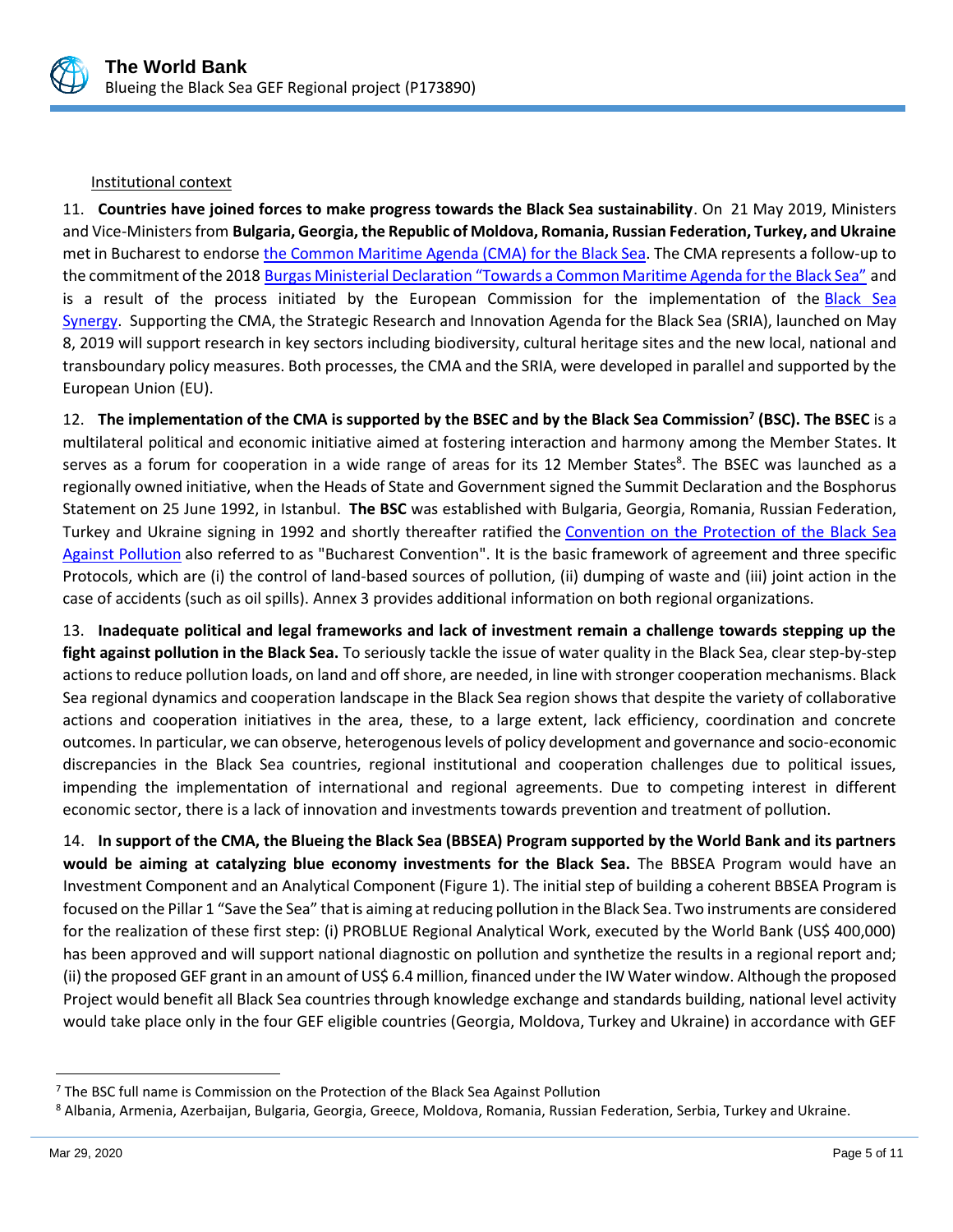

policies in the current context of the Black Sea. The ambition of the Project would be, however, to progressively include all Black Sea countries through additional financing.





## Relationship to CPF

15. **The project would be strongly aligned with the Black Sea existing regional framework, namely the Black Sea Strategic Action Plan (SAP)**. The Black Sea SAP, updated in 2009, describes policy actions and management targets required to meet the major environmental challenges faced in the Black Sea. The vision for the Black Sea is to preserve its ecosystem as a valuable natural endowment of the region, whilst ensuring the protection of its marine and coastal living resources as a condition for sustainable development of the Black Sea coastal states. The Ecosystem Quality Objectives identified in the SAP through the Transboundary Diagnostic Analysis align with the proposed project activities. In particular, it identifies the following priorities: *reduce eutrophication, ensure good water quality for human health, recreational use and aquatic biota*.

16. **The project would also support the implementation of key principles from the CMA and the Black Sea SRIA adopted in May 2019 aiming at**: (i) improving environmental protection and sustainability in the exploitation of coastal and marine resources, (ii) supporting research and innovation to unlock the region's growth potential and stimulate the transfer of knowledge "from the labs to the market"; (iii) increasing political will and financial commitment for improving the ecological state of the Black Sea; (iv) developing products, solutions and clusters underpinning the Black Sea blue growth and; (v) building critical support systems and innovative research infrastructure. First of its kind, the CMA is an important tool for the participating countries as well as other international financial institutions to align available and future funding for the CMA priority areas. The project also aligns with the SRIA by promoting and financing innovations, by contributing to education and capacity building.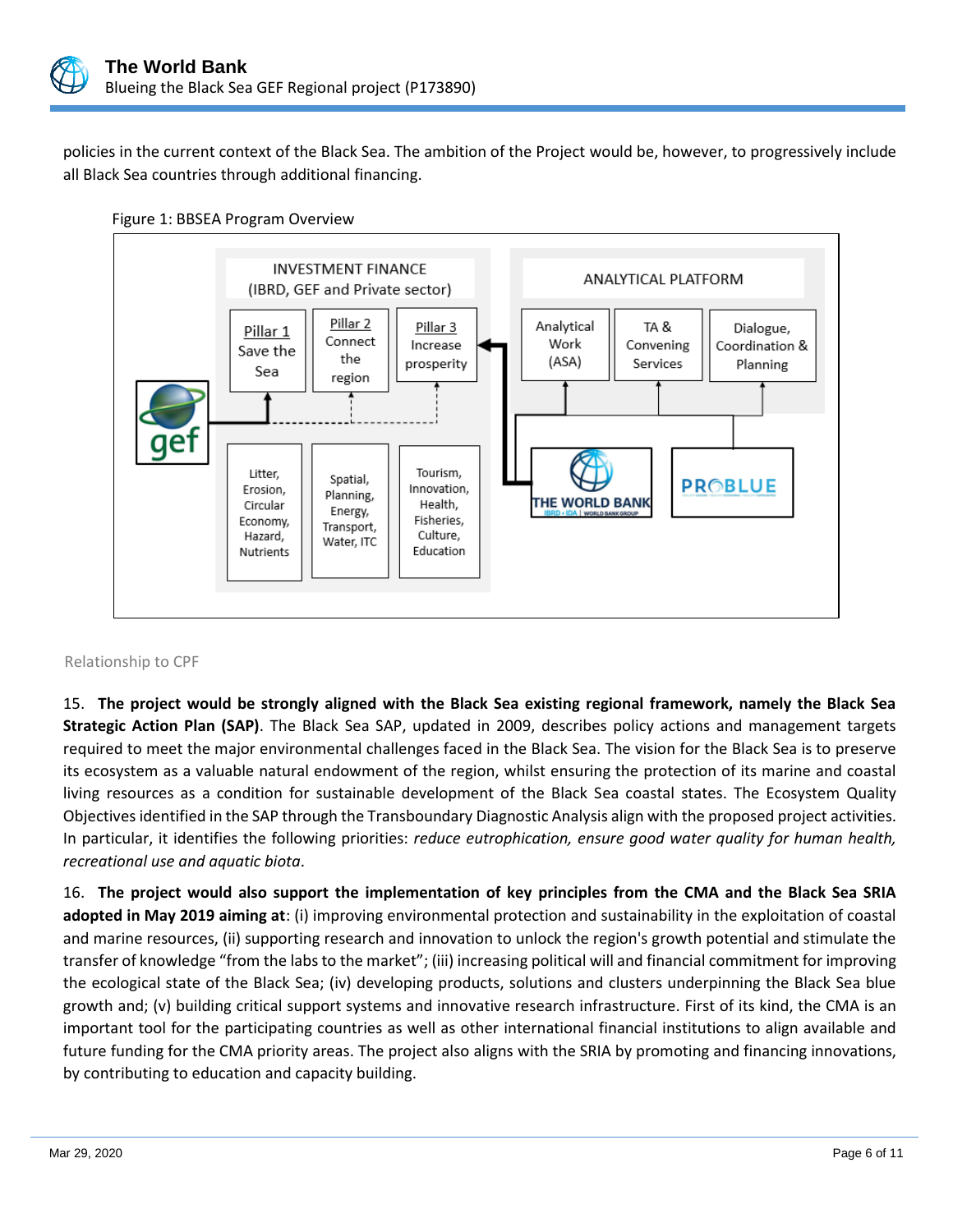

17. **The project would be aligned with the GEF 7 International Waters (IW) Focal Area** for its focus on water quality addressing the issue of eutrophication, biological and chemical pollution (including oil). It would also align with GEF-7 by financing the needed update of policy, by catalyzing innovation approaches, by engaging the private sector and stakeholders at regional, global and national levels and by facilitating strategic investments though Private Public Partnerships (PPPs). At the time of the submission, solid waste was not eligible for GEF financing. The project would particularly look at urban, shipping and agriculture pollution sources.

18. **The proposed project would contribute to meeting objectives set forth in respective CPFs of Georgia, Moldova, Turkey and Ukraine.** The CPF of **Georgia** refers to building resilience (Focus Area 3) which the project would support by enhancing government capacity to manage natural resources and mitigate climate risks in support of promoting a more sustainable growth trajectory. Additionally, the CPF of Georgia also refers to enhancing inclusive growth and competitiveness (Focus Area 1) which the project would support by strengthening innovation capacity in terms of investments in technology, innovation and finance based on competition in supporting pollution reduction. Referring to the CPF of **Moldova**, the project would assist pollution reduction in Danube, therefore contributing to greater adaptation, resilience and response to climate change (Objective 4A). Under the CPF of **Turkey**, the project would directly contribute to *Strengthened Results Under Climate Action Agenda (*Objective 9) and also to strengthened performance of the Health Sectors (Objective 6). In **Ukraine**, the proposed project would assist the second objective under Focus Area 1 (Making markets work) by opening new areas of private sector inclusion while implementing blue economy national and regional governance.

## **C. Proposed Development Objective(s)**

The proposed Project Development Objective (PDO) is to strengthen economic, technical and communication tools to promote regional collaboration and private sector engagement for pollution prevention in the Black Sea.

19. This PDO contributes to the long-term program objective to improve environmental health of the Black Sea and increase social and economic benefits for the population.

20. The participating countries are Georgia, Moldova, Turkey and Ukraine as per GEF policies. The Project would however benefit all Black Sea countries through the regional dialogue (Component 1) the sustainable business standards and the green & innovative financing (Component 2). In addition, this Project plans to embed several scale-up mechanisms such as the market place in Component 1 and the preparation of investment in component 2. Because the sources of water pollution go beyond coastal states, Moldova's participation in this Project illustrates the contribution from a country in the Danube watershed.

## Key Results (From PCN)

21. PDO indicators would be prepared in consultation with the Countries and BSEC. Core Indicators of the GEF would also be monitored including Large Marine Ecosystem with reduced pollution and hypoxia (#) and Direct beneficiaries disaggregated by gender as co-benefit of GEF investment (#).

22. GHG, citizen engagement, and any relevant CRIs would be included in the project's Results Framework.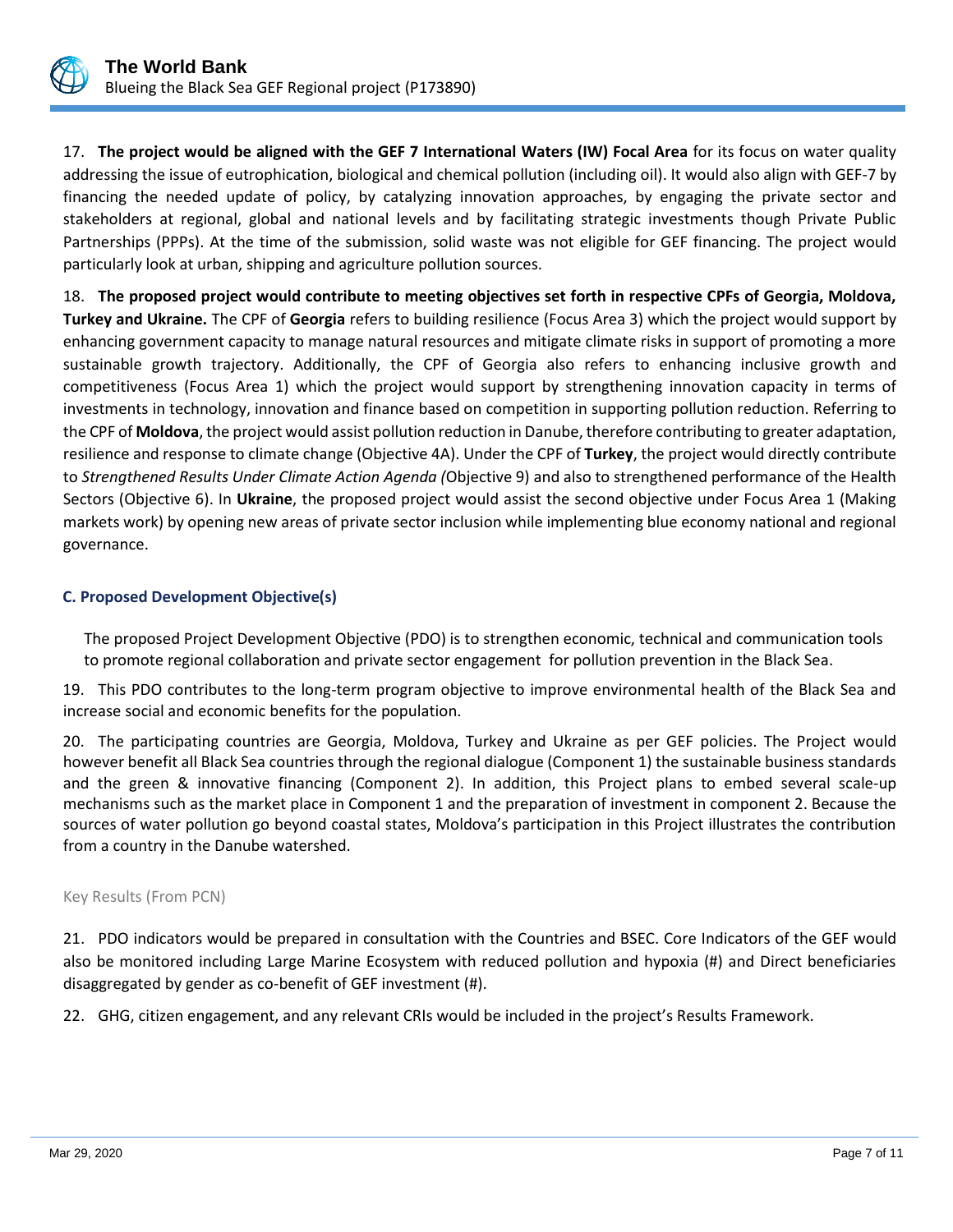

## **D. Concept Description**

23. **Addressing pollution issues is a major challenge for the sustainable development of the Black Sea in a post-COVID era.** Prevention and reduction of water pollution is important for health and for healthier natural habitats. Many factors that condition our health are common to us all and come from the natural environment but are often overlooked within health systems. The proposed project would build on solid analytical works on pollution to identify innovative finance and business models that reduce the degradation of coastal and marine resources, providing strong evidence for effective "blue economy" approaches to maritime management sustaining an economy in support of marine ecosystem restoration and protection.

24. **Design and theory of change**. The project would tackle the root cause to achieve prevention, reduction and the control of pollution in the Back Sea which issues are linked to coordination and lack of economic tools and investments. In total, six categories of outputs have been identified for the project, including: (i) frameworks governing pollution assessed; (ii) investment plans for pollution prevention and circular economy prepared; (iii) cross-sectoral coordination mechanisms prepared; (iv) private sector awareness raised; (v) regional dialogue improved; (vi) communication outreach strengthened; (vii) sustainable business standards and guidelines prepared; (viii) eco-business grants provided through competition; (ix) investment prepared, (x) BSEC capacity strengthened. The project would also include a transversal activity encompassing the regional level, engaging with all the Black Sea countries in a constructive dialogue. In the medium-term, the project would help to create more incentives for public and private investments for pollution reduction all leading to the longer-term outcome of an improved environmental status of the Black Sea with increased economic and social benefits for the population (Figure 1).



## 25. *Figure 1:* Theory of change

Critical assumption: #1 Cooperation among countries and the robustness of regional institutions do not deteriorate.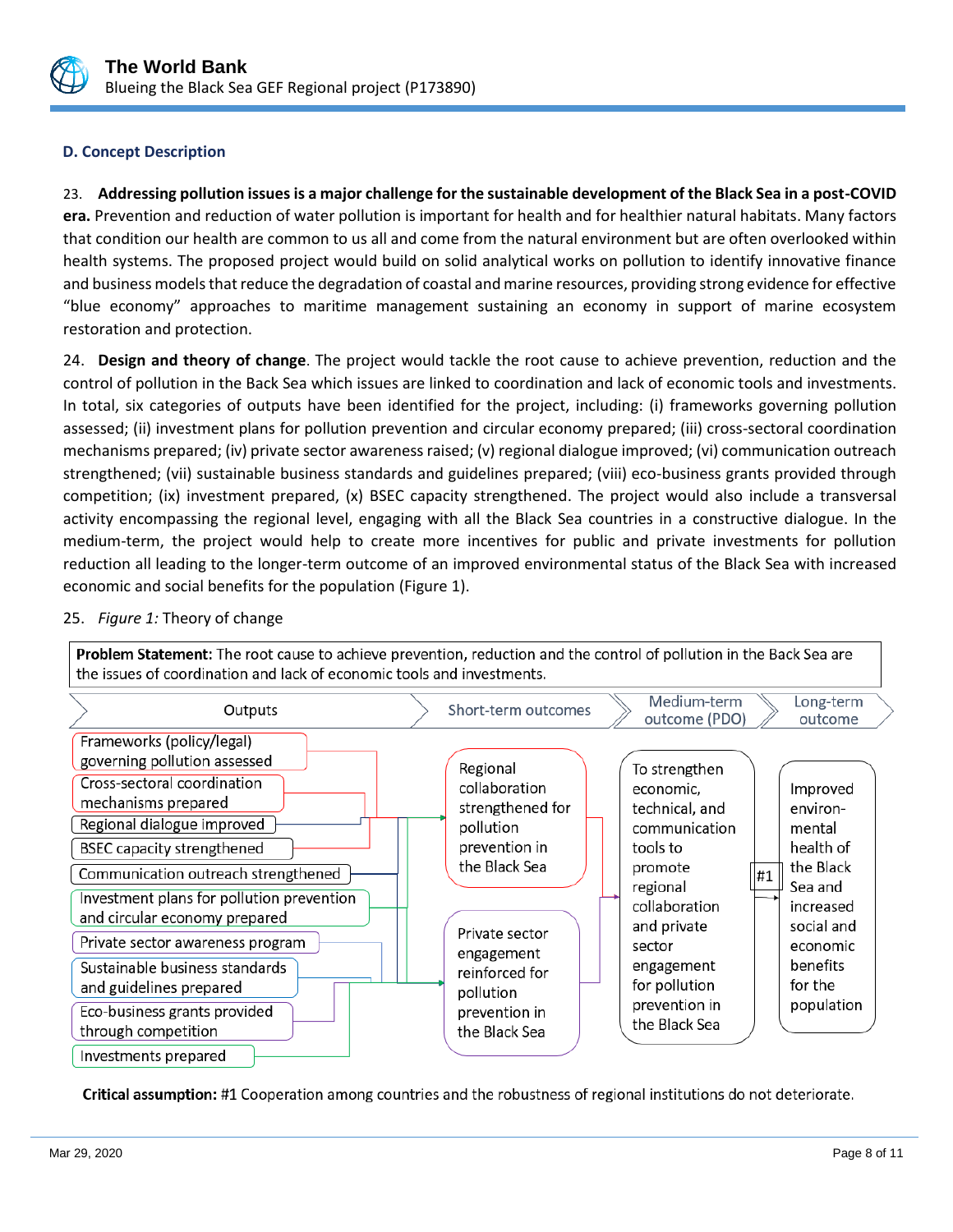

#### **The project includes three components**

26. **Component 1. Improved national and regional frameworks for pollution prevention and reduction (GEF US\$ 2,1 million)**: The project would build on the on-going and planned national investments for rural development, wastewater treatment and rivers basin and coastal zone management as well as current institutional reforms that may present further opportunities for improved coordination. Good policy and governance at the national and regional levels are an indispensable basis for further developing the blue economy in the region. The component would provide an assessment of the current national policy and legal framework, examining the compliance with regional regulations / conventions on pollution related to water management, agriculture, aquaculture, tourism and shipping. It would provide recommendations for legislative and administrative reforms at national and municipal levels, aligning with regional engagements for improved coordination between sectoral agencies and for pollution control. The component would include national plans for pollution reduction and circular economy (including financing, targets and monitoring) through an established dialogue with the countries and key regional stakeholders, in compliance with relevant regional frameworks and international instruments. The project would also support strengthened framework for Blue Economy with supporting cost-effective coordination and harmonization of agreed actions (that would be identified during the project preparation) that would further support the implementation of the CMA and SRIA. Finally, the project would facilitate the regional dialogue with strengthened regional cooperation between the BSC, BSEC, GFCM and enhance BSEC performance (financing of activities and participation) including through the IW:LEARN<sup>9</sup> Platform.

27. **Component 2. Strengthen public private partnership and innovative financing (GEF US\$ 4.0 million).** The proposed project would look at establishing a momentum and incentives to reduce pollution and invest in pollution reduction technology, innovation and finance. The project would support the Development of sustainable business standards and guidelines in agriculture, aquaculture, tourism, shipping and water management would be developed based on international best practices. Models from investments into nature-based solutions would be also used. Capacity building in banking and innovative financing would be provided through trainings on green technology investments, focusing on pollution reduction and prevention targeting regional financial/investment organizations such as the BSTDB and or the BSEC Business Council. At the national level, relevant banks / investors would be convened for participation. Eco-Business Competition and Grants would be organized, engaging public agencies, local authorities, private sector and youth programs from the Black Sea region to promote eco-sustainable business practices, innovation and finance supporting pollution reduction. Best practices and innovations for pollution reduction would be selected for further implementation and financing through grants. Various rounds would be organized throughout the project duration, including a competition open for women led SME as well as for young entrepreneurs. Rounds would be organized in each country as well as a regional final round. The project would support the preparation of a investment (e.g. identification and prefeasibility study) in at least one of the beneficiary country. The support would target investments for waste water treatment, water depollution, water recycling, etc. Circular economy models focusing on pollution prevention and reduction could be also explored for the selection of the investment.

28. **Component 3. Project Management (GEF US\$ 0.3 million)**. This component would aim to ensure the project efficiency and efficacy through the establishment of a satisfactory monitoring and management system as well as the maintenance of the project's participation and consultation mechanisms. This component would support the project executing entity in charge of the technical implementation, financial management and procurement, overall monitoring

<sup>&</sup>lt;sup>9</sup> IW:LEARN is a community of practice and knowledge platform that promotes experience sharing and learning globally among GEFfinanced international waters projects, country officials, implementing agencies, and other partners. Project finance allocated to IW:LEARN is US\$ 200,000.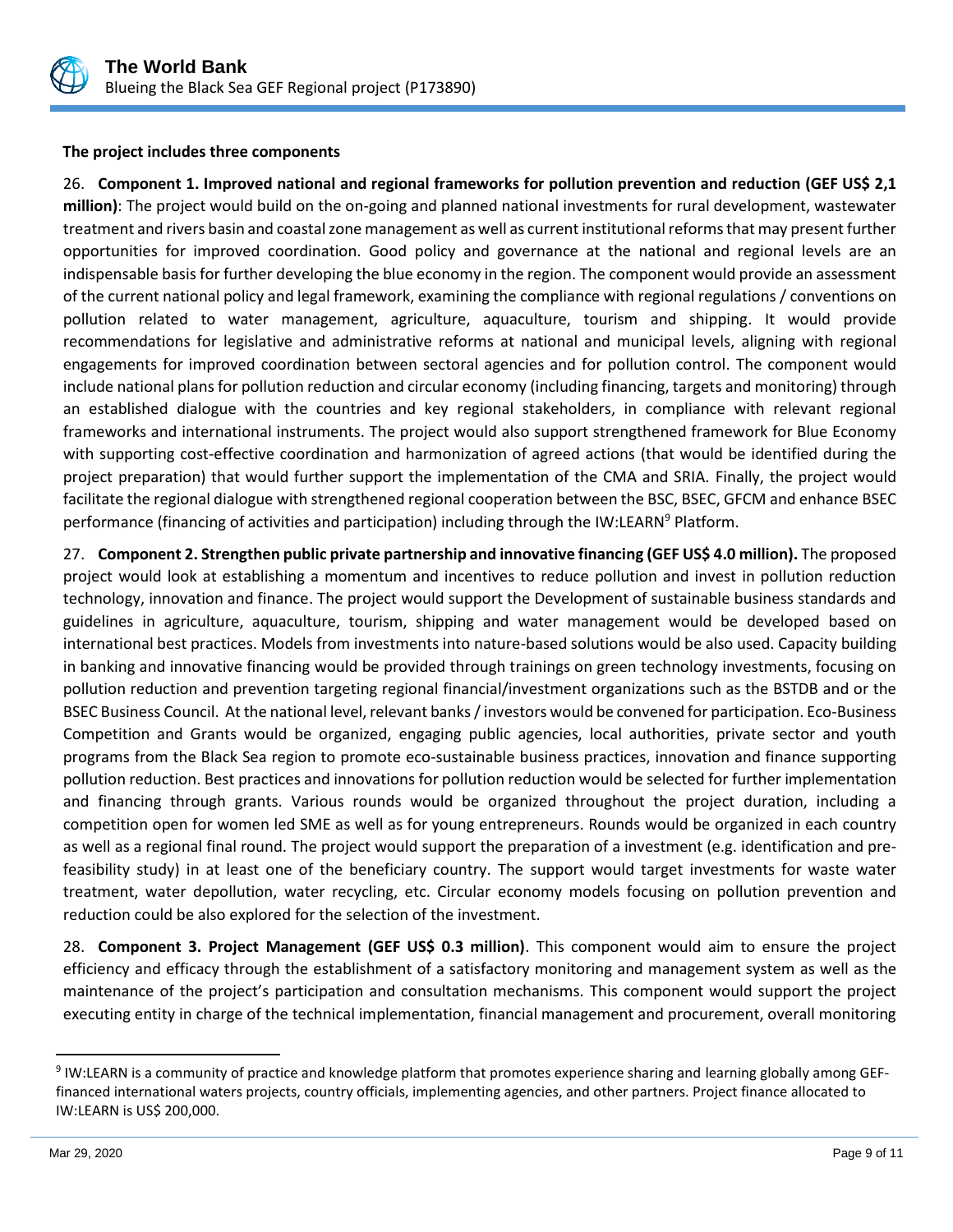

of project results, production of progress reports, and safeguards compliance, including the establishment of a culturally appropriate grievance redress mechanism.

| <b>Legal Operational Policies</b>                                                                              | Triggered? |
|----------------------------------------------------------------------------------------------------------------|------------|
| Projects on International Waterways OP 7.50                                                                    | No.        |
| Projects in Disputed Areas OP 7.60                                                                             | No.        |
| a for for the set of the set of the set of the set of the set of the set of the set of the set of the set of t |            |

Summary of Screening of Environmental and Social Risks and Impacts

29. **Environmental and Social Risk.** The Environmental and Social risks are assessed as Moderate. The project would generally result in positive environmental and social impacts in the Black Sea region by providing assessment of national policies and legal frameworks, development of national plans for pollution reduction and circular economy, strengthened framework for blue economy and enhancing regional dialogue in the Black Sea Basin. The investment component of the project would include innovation grants in pollution reduction and PPP preparation through feasibility studies. The potential risks and impacts associated with such activities (waste generation and management, energy use, noise, dust emissions and occupational health and safety) could be temporary and reversible, low in magnitude and site specific which can be easily mitigated through good management practices. The project would also not finance activities which require land acquisition or involuntary resettlement, impact on cultural heritage, nor those involving child and forced labor. These risks and impacts would be part of the exclusion list. Labor and community health and safety risks may include impacts temporary traffic disruptions, and occupational health and safety risks associated with small - scale civil/installation works. Those would be considered within the scope of the ESMF, ToRs and site specific environmental and social assessment documents. The Project would develop extensive stakeholder engagement program with diverse stakeholders in participating countries, and would rely on participatory approach and active consultation in selection of grant supported activities.

## **CONTACT POINT**

#### **World Bank**

Berengere P. C. Prince Lead Natural Resources Management Specialist

## **Borrower/Client/Recipient**

Organization of the Black Sea Economic Cooperation Michael CHRISTIDES Ambassador